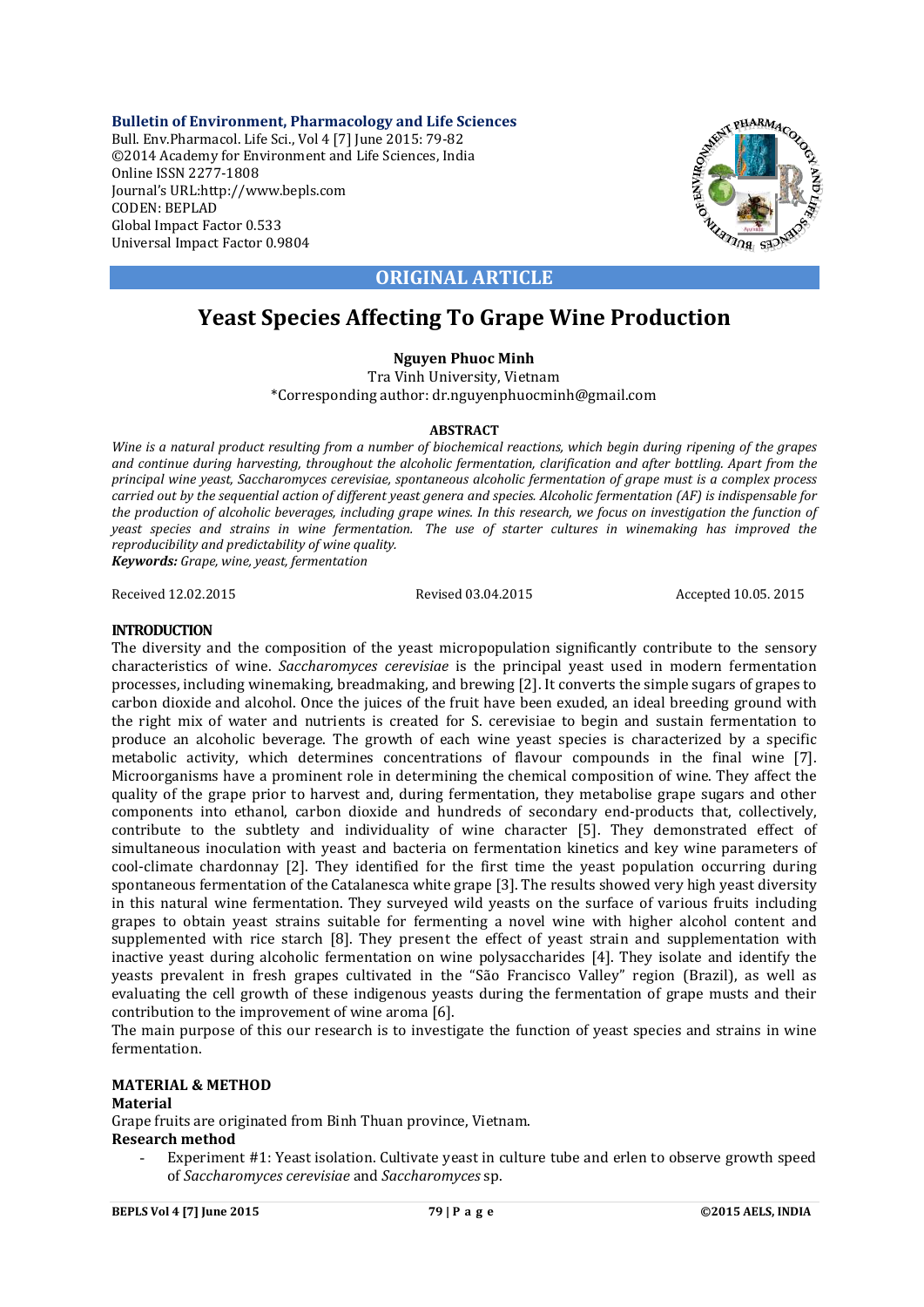#### **Nguyen Phuoc Minh**

- Experiment #2: Yeast growth of *Saccharomyces cerevisiae* and *Saccharomyces* sp. on grape in different pH values. Experiment is conducted under two factors: A (pH values, 3.7, 4.1, 4.5) and B (*Saccharomyces cerevisiae* and *Saccharomyces* sp.)

#### **Statistical analysis**

All data are processed by Stat graphics.

#### **RESULT AND DISCUSSION**

**Effect of pH to yeast growth, oBrix, and ethanol formation during fermentation**



**Figure 3. Effect of pH to ethanol formation during fermentation** From above result, we see that pH 3.7 is suitable for *Saccharomyces cerevisiae* during wine fermentation. **Comparison of yeast growth by** *Saccharomyces cerevisiae and Saccharomyces* **sp. in different pH values**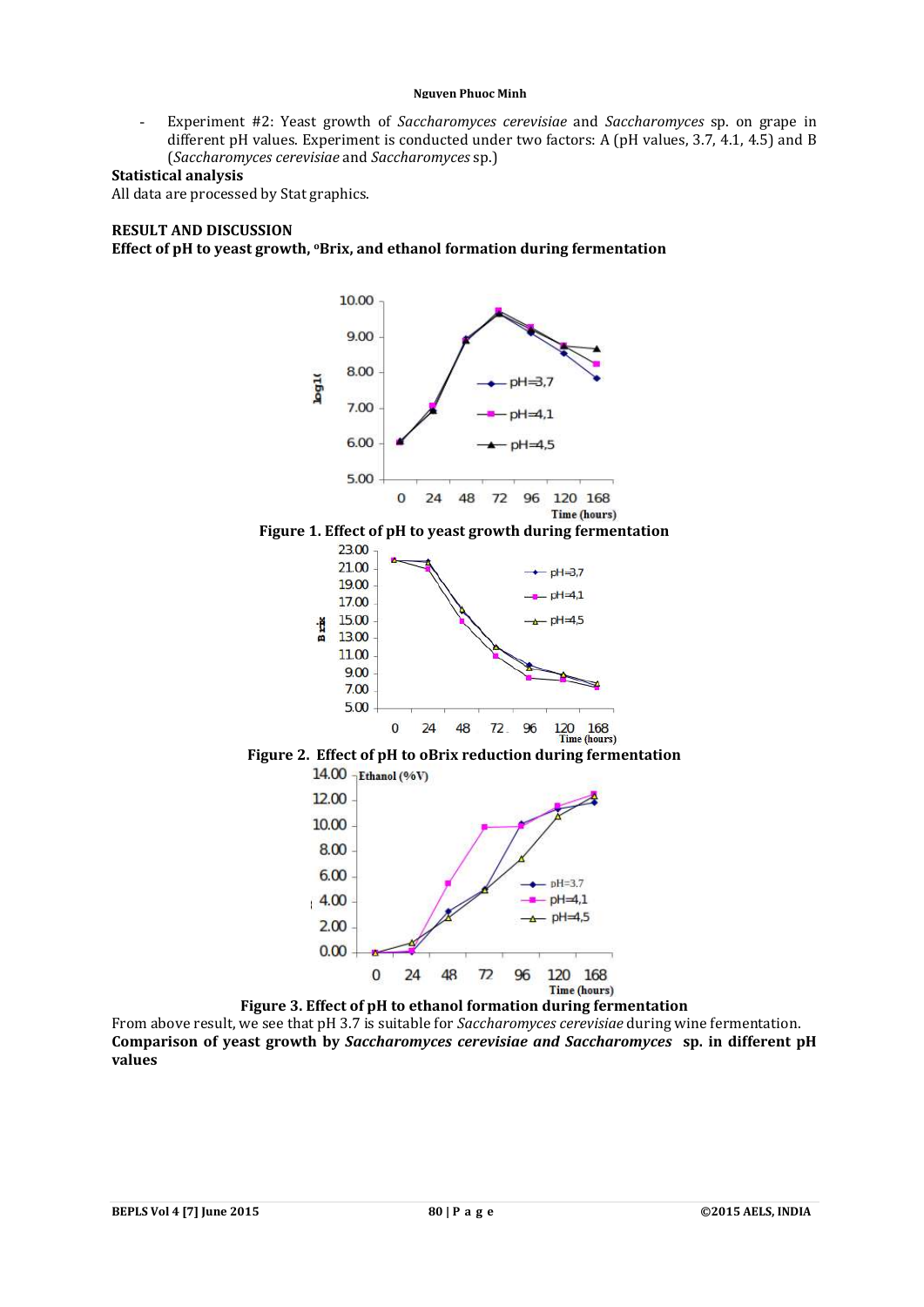









**Figure 6. Ethanol formation by** *Saccharomyces cerevisiae* **and** *Saccharomyces* **sp. at pH 3.7 Table 1. Ethanol formation by** *Saccharomyces cerevisiae* **and** *Saccharomyces* **sp. at different pH value**

| , , , , , ,     |                          |        |        |                          |        |        |
|-----------------|--------------------------|--------|--------|--------------------------|--------|--------|
| <b>Criteria</b> | <i>Saccharomyces</i> sp. |        |        | Saccharomyces cerevisiae |        |        |
|                 | pH 3.7                   | pH 4.1 | pH 4.5 | pH 3.7                   | pH 4.1 | pH 4.5 |
| Ethanol         | 12.82                    | 11 73  | 12.31  | 11.91                    | 12.51  | 12.38  |

From table above, we don't see any statistically significant difference between *Saccharomyces* sp. and *Saccharomyces cerevisiae.* 

#### **CONCLUSION**

Wine is the product of complex interactions between fungi, yeasts and bacteria that commence in the vineyard and continue throughout the fermentation process until packaging. The beneficial contribution from the yeast increases when starter cultures for winemaking are selected on the basis of scientifically verified characteristics and are able to complement and optimise grape quality and individual characteristics.

#### **REFERENCES**

- 1. Cavalieri, Patrick E. McGovern, Daniel L. Hartl, Robert Mortimer, Mario Polsinelli (2003). Evidence for *S. Cerevisiae* fermentation in ancient wine. *J Mol Evol,* 57: 226–232.
- 2. Delphine Jussier, Amelie Dube Morneau, and Ramon Mira de Orduna Duccio (2006). Effect of simultaneous inoculation with yeast and bacteria on fermentation kinetics and key wine parameters of cool-climate chardonnay. *Applied and Environmental Microbiology*, 72 (1): 221–227.